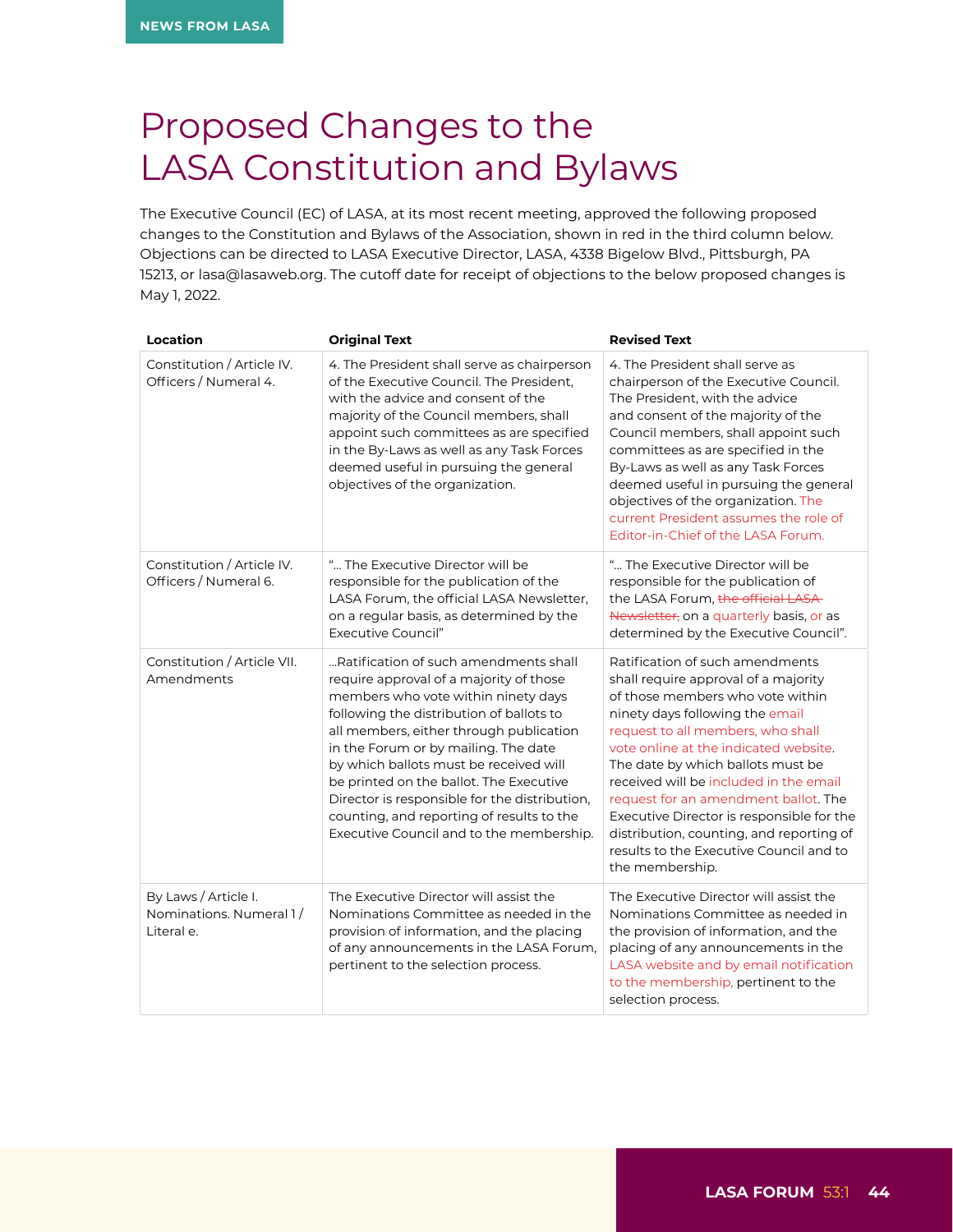| By Laws / Article I.<br>Nominations. Numeral 3/<br>Literal b.   | The Executive Director shall enter on<br>an official ballot the names of the two<br>candidates proposed by the Nominations<br>Committee and the names of all<br>candidates proposed by petition.                                                                                                                                                                                                                                                                                                                                                                                                                                                       | The Executive Director shall enter<br>on an official ballot the names of<br>the two candidates proposed by the<br>Nominations Committee and the<br>names of all candidates proposed<br>by petition.                                                                                                                                                                                                                                                                                                                                                                                                                                                                                                                                       |
|-----------------------------------------------------------------|--------------------------------------------------------------------------------------------------------------------------------------------------------------------------------------------------------------------------------------------------------------------------------------------------------------------------------------------------------------------------------------------------------------------------------------------------------------------------------------------------------------------------------------------------------------------------------------------------------------------------------------------------------|-------------------------------------------------------------------------------------------------------------------------------------------------------------------------------------------------------------------------------------------------------------------------------------------------------------------------------------------------------------------------------------------------------------------------------------------------------------------------------------------------------------------------------------------------------------------------------------------------------------------------------------------------------------------------------------------------------------------------------------------|
| By Laws / Article I.<br>Nominations. Numeral 4/<br>Literal b.   | The Executive Director shall enter on<br>an official ballot the names of the two<br>candidates proposed by the Nominations<br>Committee and the names of all<br>candidates proposed by petition.                                                                                                                                                                                                                                                                                                                                                                                                                                                       | The Executive Director shall enter<br>on an official ballot the names of<br>the two candidates proposed by the<br>Nominations Committee and the<br>names of all candidates proposed<br>by petition.                                                                                                                                                                                                                                                                                                                                                                                                                                                                                                                                       |
| By Laws / Article II.<br>Elections. Numeral 2                   | The Executive Director shall be responsible<br>for counting ballots and submitting<br>a report to the Executive Council.<br>Election results will be published in the<br>LASA Forum.                                                                                                                                                                                                                                                                                                                                                                                                                                                                   | The Executive Director shall be<br>responsible for counting ballots and<br>submitting a report to the Executive<br>Council. Election results will be<br>published online.                                                                                                                                                                                                                                                                                                                                                                                                                                                                                                                                                                 |
| By Laws / Article VII.<br>International Congress.<br>Numeral 2. | The agenda for the Business Meeting<br>at the International Congress will be<br>arranged by the President in consultation<br>with the Executive Council and the<br>Executive Director, and normally will<br>include: (1) a summary of the current<br>report of the Executive Director for the<br>previous one year; (2) the Treasurer's<br>report for the fiscal year; (3) a concise<br>statement by the President-Elect outlining<br>forthcoming plans and discussing issues<br>of importance to members and any other<br>business members may choose to present.<br>A place will be reserved on the agenda for<br>discussion of the items presented. | The agenda for the Business Meeting<br>at the International Congress will<br>be arranged by the President in<br>consultation with the Executive<br>Council and the Executive Director, and<br>normally will include: (1) a summary<br>of the current report of the Executive<br>Director for the previous one year; (2)<br>the Treasurer's report for the fiscal<br>year; (3) a concise report by the current<br>President for the previous one year; (4)<br>a concise statement by the President-<br>Elect outlining forthcoming plans<br>and discussing issues of importance<br>to members and any other business<br>members may choose to present. A<br>place will be reserved on the agenda for<br>discussion of the items presented. |
| By Laws / Article VII.<br>International Congress.<br>Numeral 3. | Any legislative action of the members<br>taken at a Business Meeting shall be<br>submitted to a electronic ballot of<br>all members.                                                                                                                                                                                                                                                                                                                                                                                                                                                                                                                   | Any legislative action of the members<br>taken at a Business Meeting shall be<br>submitted to an electronic ballot of<br>all members.                                                                                                                                                                                                                                                                                                                                                                                                                                                                                                                                                                                                     |